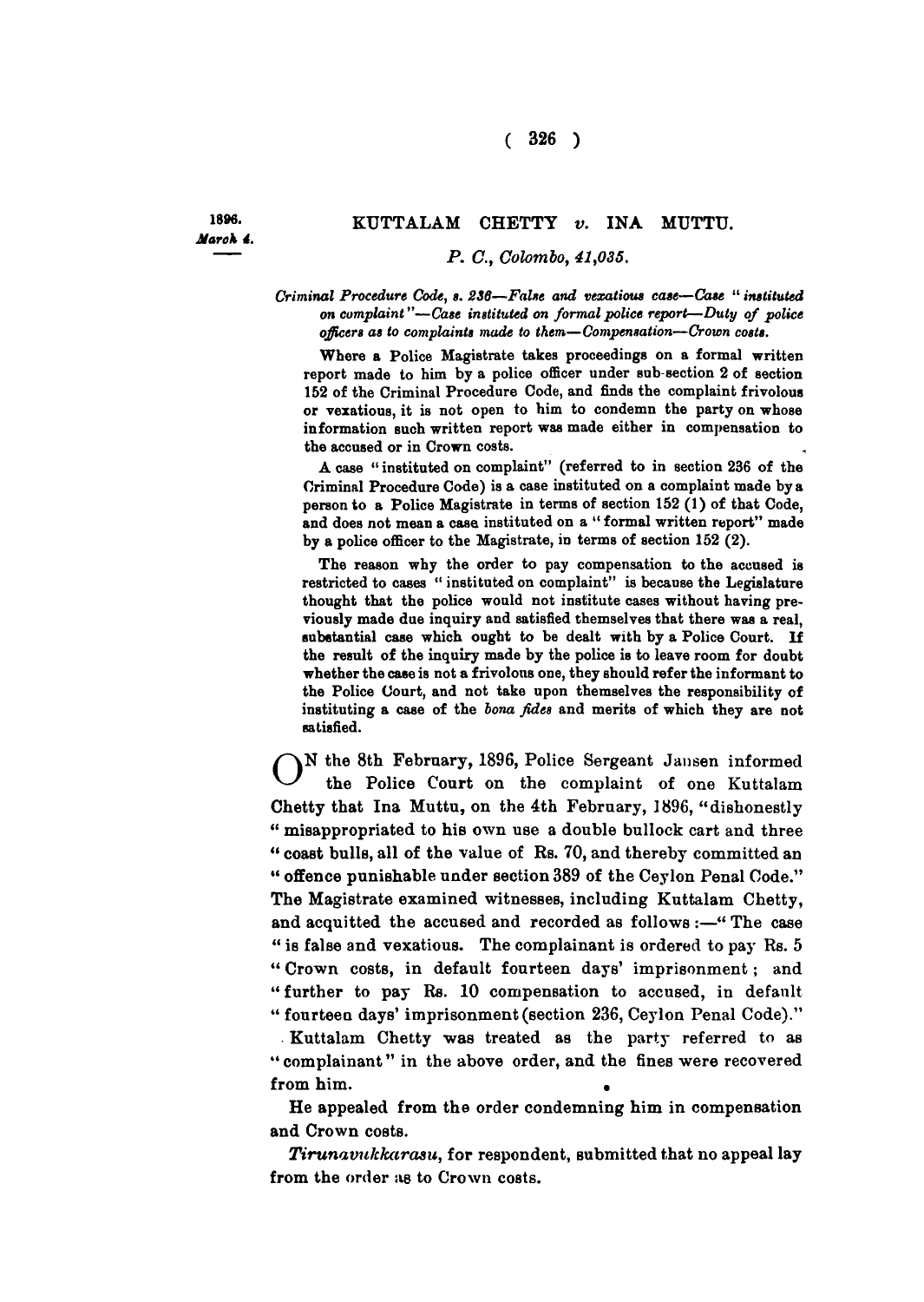*^fPereira,* **for appellant The Code,** it **is true, enacts that from an order as to Crown costs there shall be no appeal. That means an order regularly made nnder sab-section 39, section 236. Where, however, a Magistrate, presuming to act nnder that subsection, makes an order clearly** *ultra vires***, such order is not protected by the provision against appeal. In the present case the Magistrate fined the wrong man. The Police Sergeant was liable to be condemned in Crown costs, and not the appellant. Then, as to the order for compensation, that order can only be made as a case instituted on complaint, meaning a case falling under sub-section 1 of section 152 ; but the present case came under sub-section 2.** 

*Tirundvukkarasu* **heard contra.** 

**4th March, 1896. BONSER, C.J.—** B**OKBBB, C.J** 

**In this case the appellant was ordered to pay Rs. 5 as Crown costs, in default fourteen days' imprisonment; and he was farther ordered to pay Rs. 1 0 compensation to the accused, and in default fourteen days' imprisonment. These orders were made under section 236 of the Criminal Procedure Code, on the ground that the case was false and vexatious. Now, section 236 only applies to cases " instituted on complaint," and therefore we have to find out what is the meaning of a case instituted on complaint.** 

**If we refer to section 152 of the Code, it will be seen that there are several ways of instituting proceedings in a Police Court. The first is on a complaint being made by any person to a Police Court that an offence has been committed over which the Court has jurisdiction ; the second is, on a formal written report being made to a Police Court by a police officer to the like effect.**  Complaint is defined in the interpretation clause (section  $3a$ ) **^to mean " the allegation made orally or in writing to a Police " Magistrate with a view to his taking action under the Code " that some person, whether known or unknown, has committed " an offence." Was this present case instituted on a complaint P The appellant did not go to the Police Court to make any allegation, either orally or in writing, to a Police Magistrate. What happened was this. He went to the Slave Island police station and told his story to the police sergeant on duty, charging the accused with an offence within the jurisdiction of the Police Court of Colombo. The sergeant did not refer him to the Police**  Court of Colombo, as he might have done, but he adopted the **charge made by the appellant and made a formal written report**  to the Colombo Police Court. It is clear from this that the

**1896 .**  *March 4.*